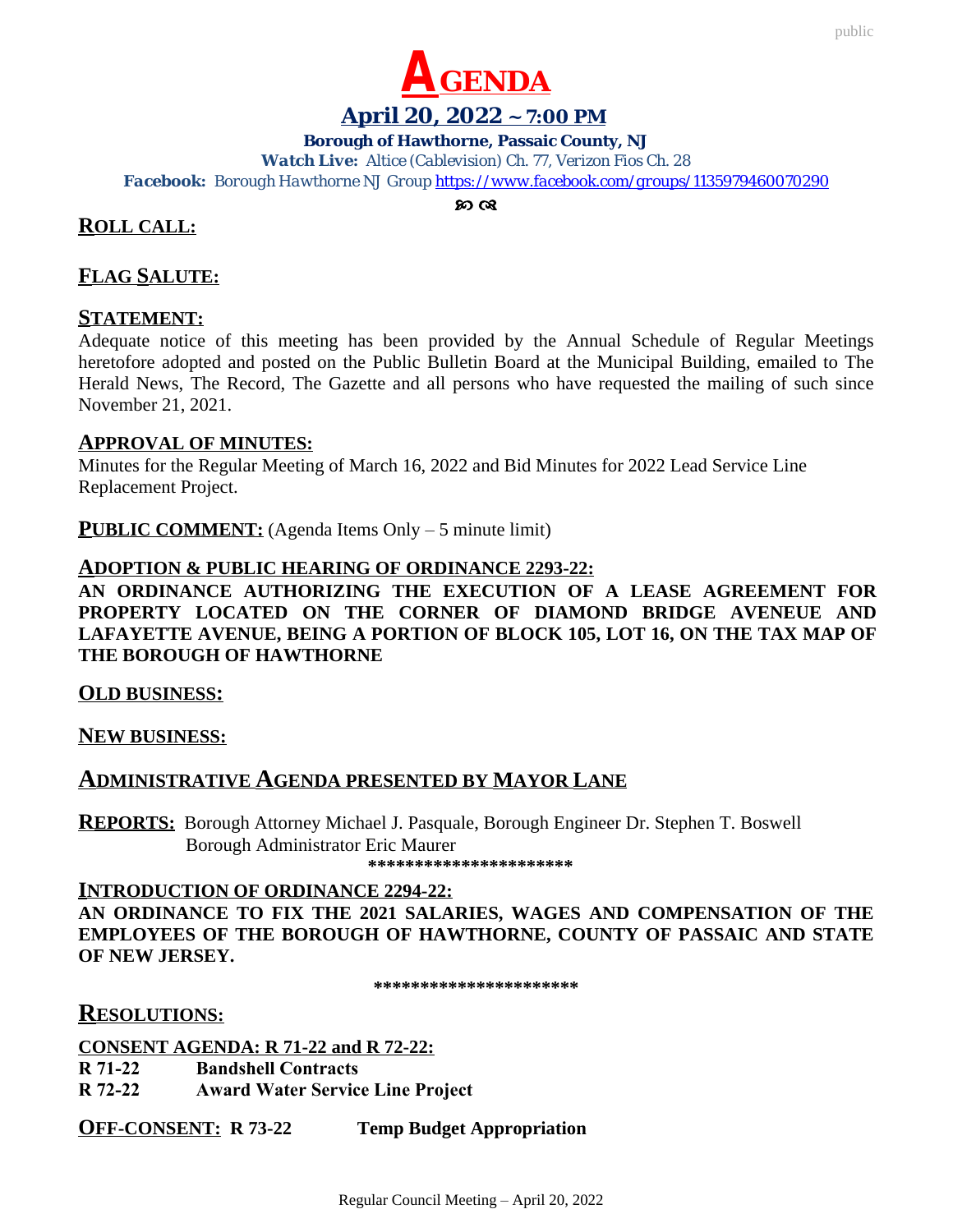# **REPORTS OF SPECIAL COUNCIL COMMITTEES**

**CORRESPONDENCE:** None.

**BILLS**:

**PUBLIC COMMENT:**

**ADJOURNMENT:**

# **THE NEXT COUNCIL MEETING IS WEDNESDAY, MAY 4, 2022 AT 7 PM**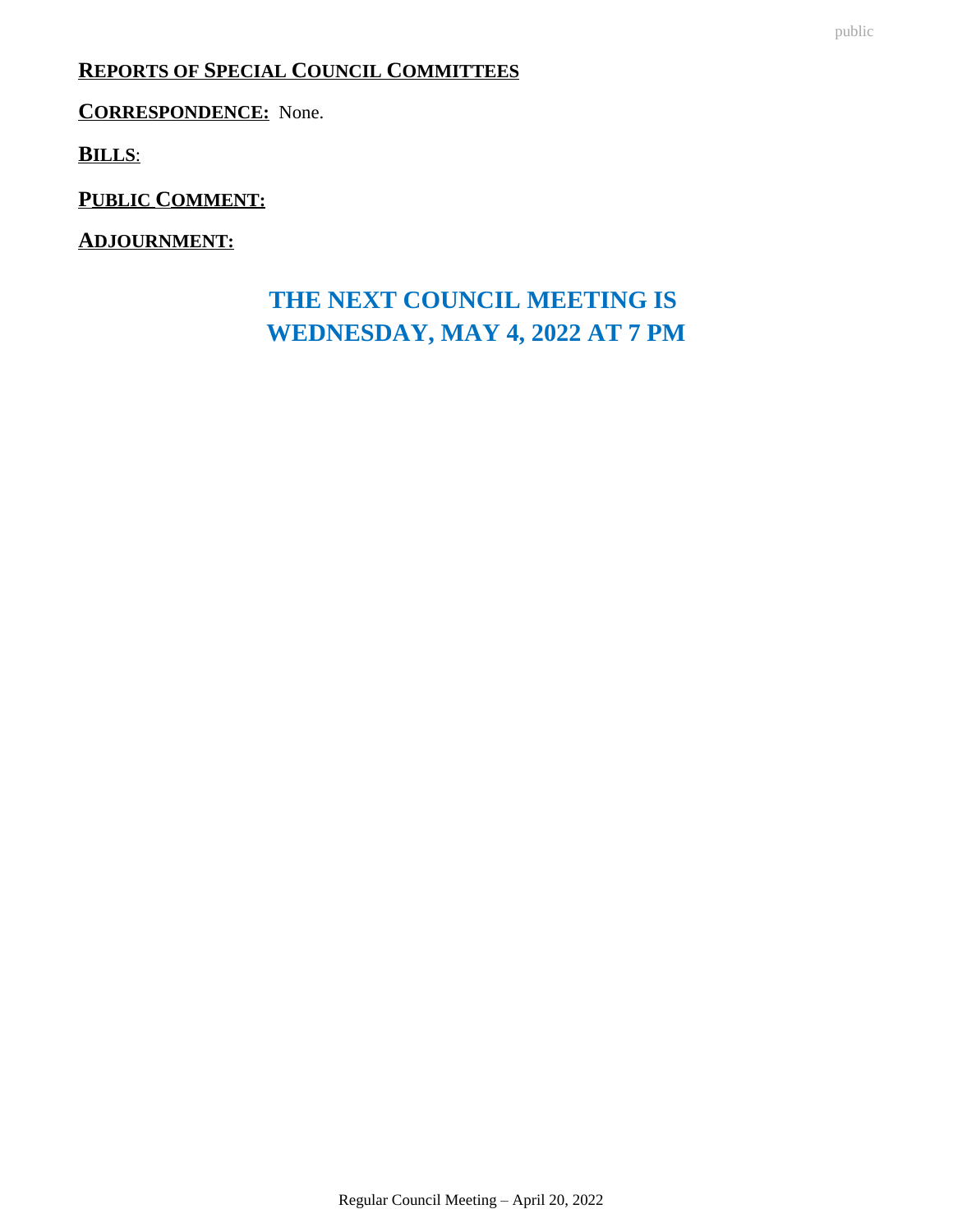#### **ORDINANCE NO. 2294-22**

# **AN ORDINANCE TO FIX THE 2022 SALARIES, WAGES AND COMPENSATION OF THE EMPLOYEES OF THE BOROUGH OF HAWTHORNE, COUNTY OF PASSAIC AND STATE OF NEW JERSEY.**

The Municipal Council of the Borough of Hawthorne in the County of Passaic and the State of New Jersey, do ordain as follows:

Section 1. The following shall be the maximum salaries of the employees of the Borough of Hawthorne and such salaries shall be paid bi-weekly. When an Employee has scheduled a vacation and during an earned period of such vacation a regular payday would occur, then such Employee may receive a pay check for the payday prior to the commencement of the vacation period, provided such advance payment is approved by the Director of the respective department. Upon any employee leaving the employ of the Borough of Hawthorne, salary will be adjusted to actual days worked.

## **SALARY ORDINANCE 2022**

Mayor....................................................................................... 7,500.00

## **Position/Title 2022**

Council President..................................................................... President.......................................................................... Council...................................................................................... 5,000.00 Person.............................................................................. Borough Clerk/Election Official…………………………………………..... 96,000.00 4,000.00 Deputy Borough Clerk............................................................... ...Clerk.................................................................. Business Administrator.............................................................. 172,692.00 42,538.00 Administrative Assistant-Confidential/NPP Coordinator………… 82,400.00 Administrative Assistant-Confidential/Safety-Compliance........ 64,800.00 Chief Financial Officer/Director Revenue & Finance…………….… 125,000.00 Deputy Finance Officer………………………………………………………….. 64,583.00 Tax Collector/Collector of Rents/Tax Search Officer……………… 75,072.00 Tax Assessor............................................................................... 28,819.00 Construction Official in addition to Sub-Code……………………….. 10,000.00 Building Sub-Code Official F/T……………………………………………….. 92,250.00 Building/Electrical/Plumbing Inspector P/T (per hour)…………… 40.00 Sub-Code Official/Electrical P/T.................................................. 39,295.00 Sub-Code Official/Plumbing P/T................................................. 46,800.00 Sub-Code Official/Fire P/T.…………………………............................... 13,520.00 Interim/Substitute Subcode Official……………………………………….. 50.00 Expedited Inspection/Review (per hour)…………………………………. 40.00 Extra Duty Inspection/Review (per hour)….. ………………………….. 40.00 Sanitary Inspector/Reporting Officer P/T................................... 24,975.00 Public Health Nurse (per hour)……....................................……….. 38.42 Health Doctor.............................................................................. 2,000.00 Fire Chief.................................................................................... 14,000.00 Clerk, Board of Fire Commissioners (per hour)……………………….. 17.00 Chief of Police.............................................................................. 205,000.00 Secretary – OEM Stipend………………………………………………………… 1,000.00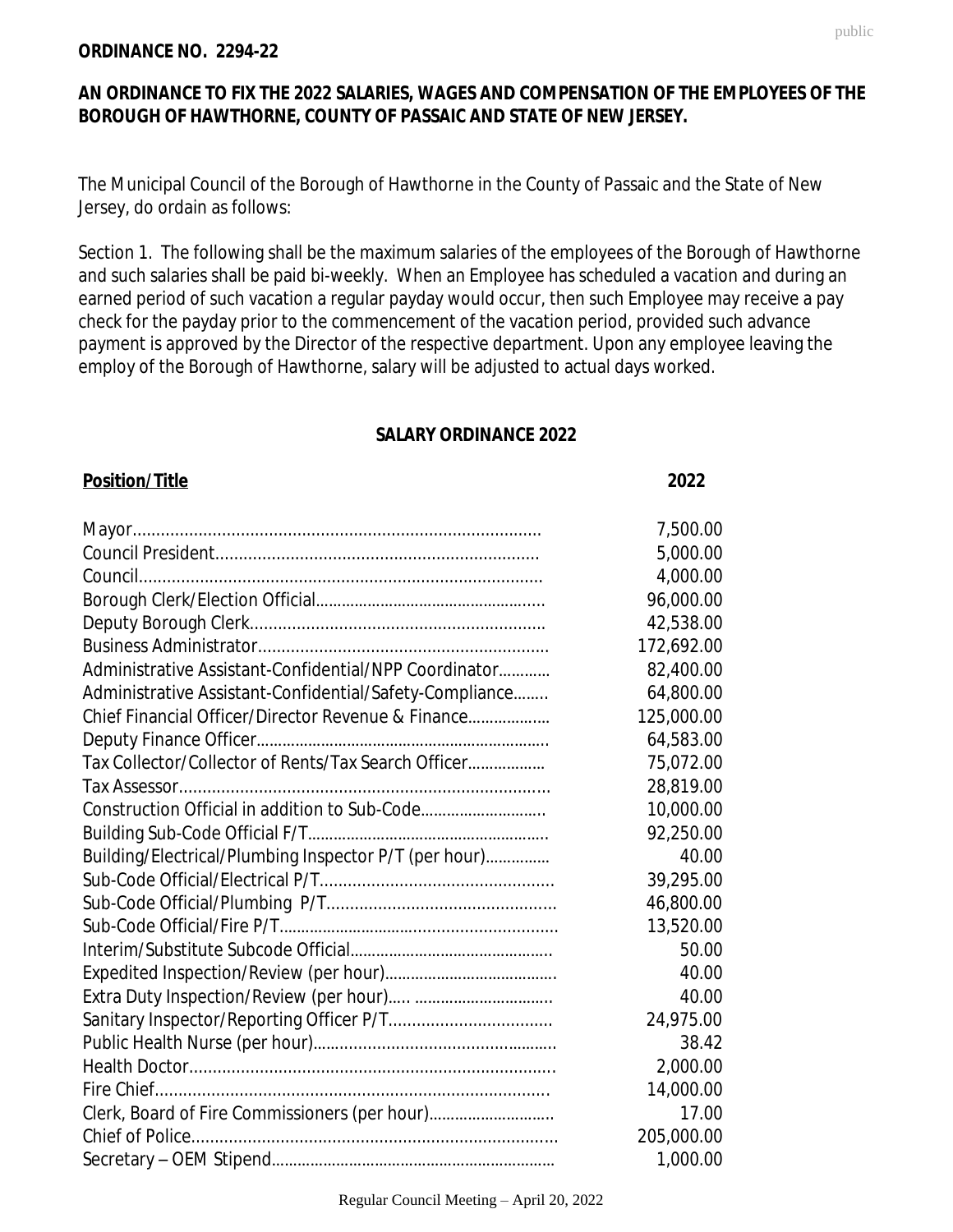|                                                        | 500.00     |
|--------------------------------------------------------|------------|
|                                                        | 20.27      |
|                                                        | 20.50      |
|                                                        | 19.50      |
|                                                        | 18.50      |
|                                                        | 17.50      |
|                                                        | 16.50      |
| Civilian Dispatcher P/T Training Rate (per hour)       | 15.50      |
|                                                        | 18.61      |
|                                                        | 44,783.00  |
|                                                        | 61,640.00  |
|                                                        | 34,000.00  |
|                                                        | 300.00     |
|                                                        | 300.00     |
|                                                        | 17.07      |
|                                                        | 7,000.00   |
|                                                        | 7,000.00   |
| Secretary Special Meetings (per meeting)               | 200.00     |
|                                                        | 51,447.00  |
|                                                        | 2,000.00   |
|                                                        | 17.00      |
|                                                        | 14.00      |
|                                                        | 18.00      |
|                                                        | 120,000.00 |
|                                                        | 106,069.00 |
| Temporary/Seasonal/Part-time Help - Miscellaneous      | 20.00      |
| Maintenance Worker - Seasonal Fields/Leaves (per hour) | 17.00      |
|                                                        | 20.00      |
|                                                        | 17.00      |
|                                                        | 5,000.00   |
|                                                        | 14,088.00  |
|                                                        | 13,000.00  |
|                                                        | 9,000.00   |
|                                                        | 18.00      |
|                                                        | 17.80      |
|                                                        | 13.90      |
|                                                        | 4,400.00   |
|                                                        | 350.00     |
|                                                        | 350.00     |
|                                                        | 11.90      |
|                                                        | 32.50      |
|                                                        | 17.00      |
|                                                        | 11.90      |
|                                                        | 166.75     |
|                                                        | 95.00      |
|                                                        | 35.00      |
|                                                        | 50.00      |
|                                                        | 55.00      |
|                                                        |            |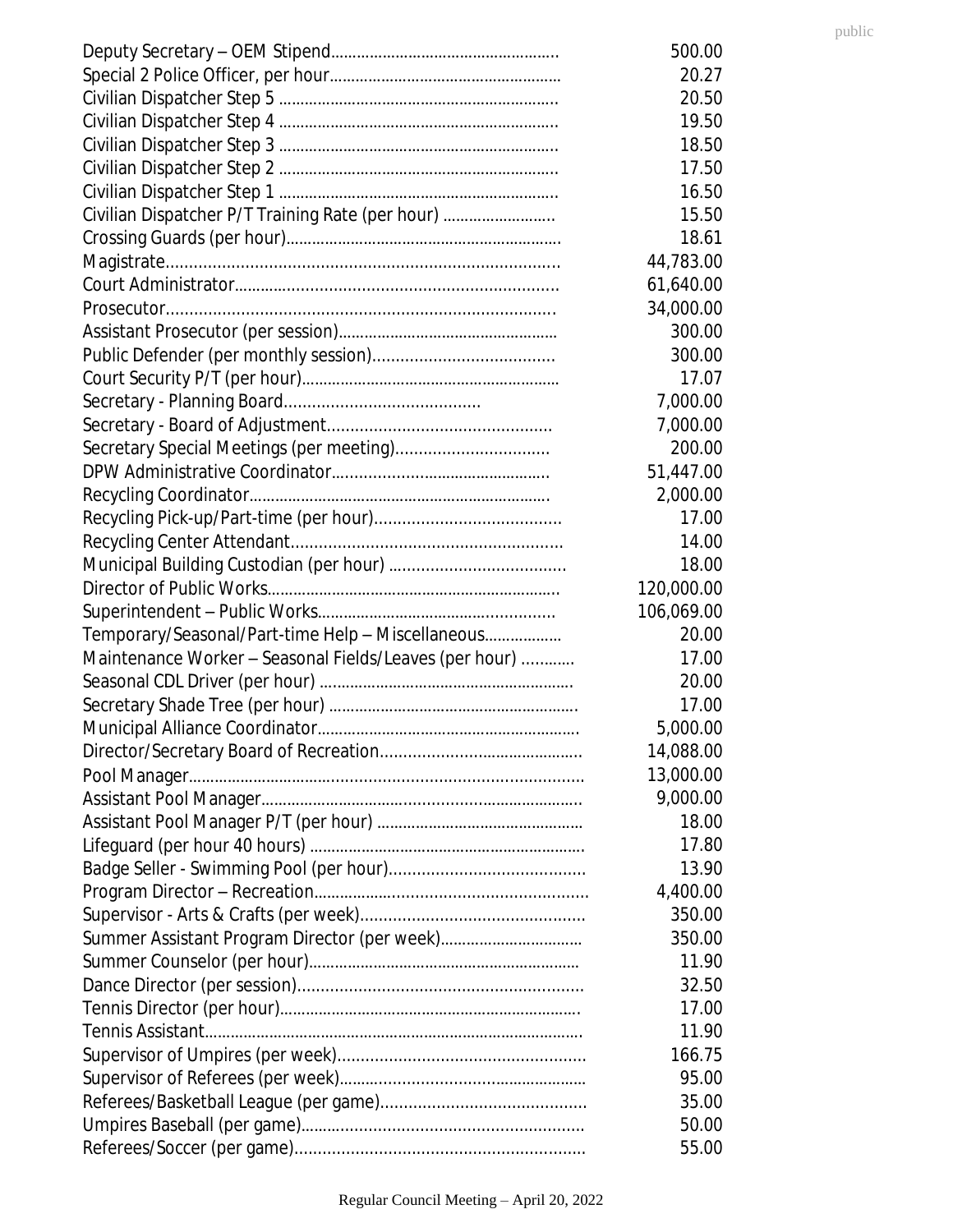|                                                    | -27.00 |
|----------------------------------------------------|--------|
| Director, Special Recreation Program (per session) | 53.75  |
|                                                    | 53.75  |

Section 2. There shall be paid to all Borough Volunteer Firefighters who are certified as having met annually the attendance standards established in the Fire Department Ordinance, \$599.00 annually as a clothing allowance. Qualified retired firemen may receive \$179.00. Firematic officers shall receive the following additional sums: Assistant Fire Chiefs an additional sum of \$818.00, Captains \$297.00, Lieutenants \$209.00, per annum for performing clerical duties and attending meetings in connection with their duties.

public

Section 3. There shall be paid to all William B. Mawhinney Memorial Ambulance Corps members who attend at least 52 calls for ambulance duty in the current year and who have been certified as having met the requirement hereof and approved by the Mayor \$350.00 annually as a clothing allowance.

Section 4. Salaries and other compensation for Police Officers represented by the Policemen's Benevolent Association and the Superior Officers' Association shall be as delineated in their respective Collective Negotiations Agreements that have been approved by the Borough Council.

Section 5. Salaries and other compensation for Civilian Despatchers represented by the Teamsters Local 11 International Brotherhood of Teamsters shall be as delineated in their respective Collective Negotiations Agreements that have been approved by the Borough Council.

Section 6. Salaries and other compensation for Department of Public Works employees represented by the UPSEU Blue Collar Unit shall be as delineated in their Collective Negotiations Agreement that have been approved by the Borough Council.

Section 7. All White-Collar Union employees shall be paid longevity and other non-salary compensation as delineated in their Collective Negotiations Agreement that have been approved by the Borough Council.

Section 8. The Borough Administrator, after review of requests for expedited or extra duty uniform construction code inspections and reviews, may determine that any sub-code official or inspector may receive additional salary at the rate proscribed in Section 1 of the Salary Ordinance for this purpose.

Section 9. All ordinance and parts of ordinances inconsistent with the provision of this ordinance be and the same are hereby repealed, but only to the extent of such inconsistencies.

Section 10. This ordinance shall take effect twenty (20) days after final passage, provided notice of the same has been duly published all as required by law.

> Frank E. Matthews Council President

**ATTEST:** Lori Fernandez, RMC, CMC Borough Clerk